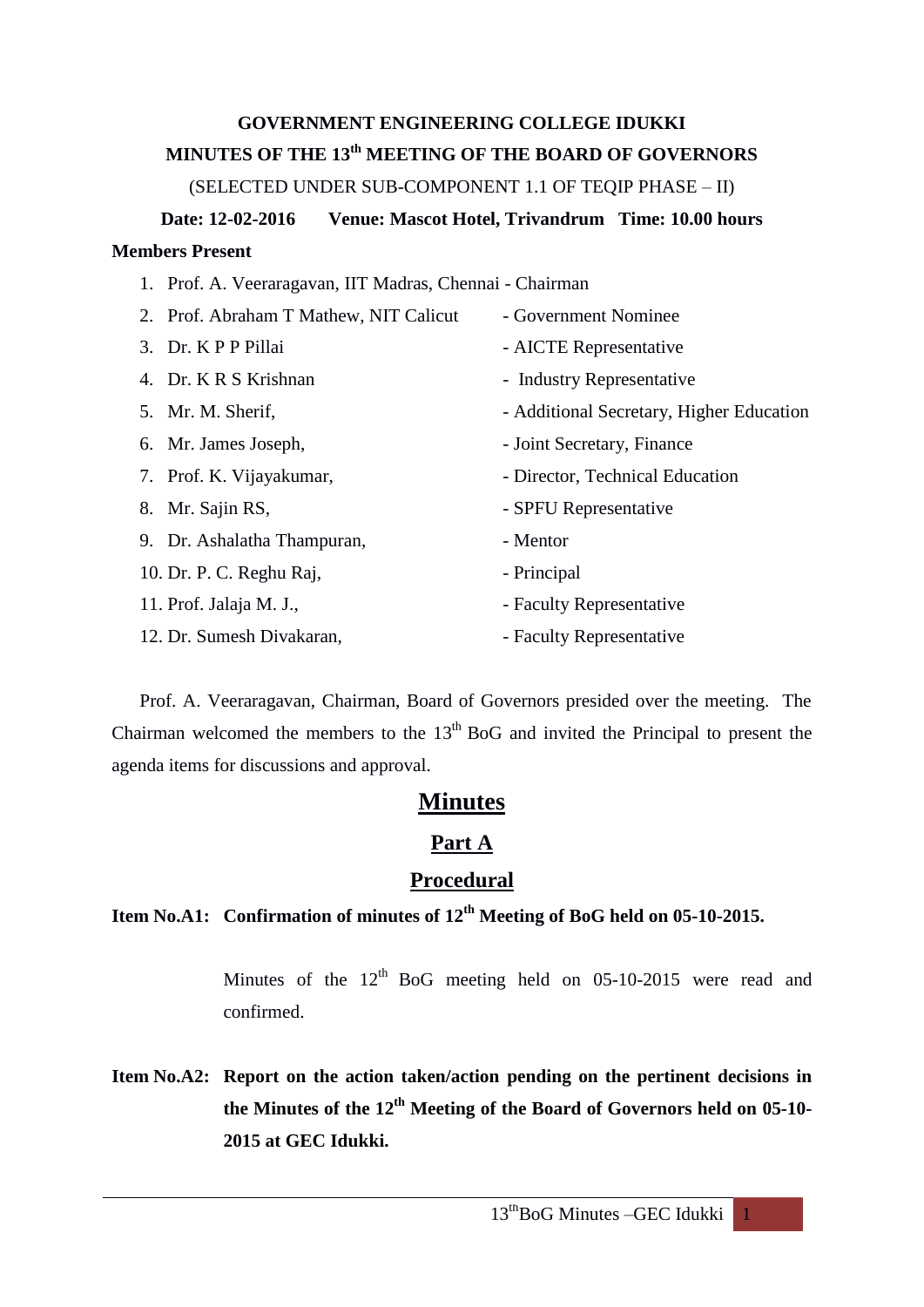Principal reported the action taken on pertinent decisions in the minutes of  $12<sup>th</sup>$ meeting of the Board of Governors held on 05-10-2015. The BoG approved the report. It was suggested to prepare the detailed master plan of the campus as a report and to circulate it among the BoG members. It should specify how much space (classrooms, seminar halls, hostels etc.) will be required to provide all facilities in 10 years, how much we have achieved now, etc. Space for general amenities, sports facilities and medical facilities to be included in the Master plan. Co-op store may be expanded so that items required by the families staying in quarters are also available.

# **Part B Discussion, consideration and ratification**

#### **Item No.B1: Presentation by the Principal**

Principal presented the activities and gave an overview of the achievements of

the college under TEQIP. BoG suggested the following

- Regarding placement, number of candidates eligible for placement is to be improved.
- Training on product design/engineering design should be given to faculty and students.
- Communication skill development programmes to be arranged for faculty.
- Entrepreneurship development activities to be organized. Principal reported that an MSME program for training the students on Entrepreneurship is scheduled on 17th Feb
- Arrange bridge courses for incoming students to improve their mathematical and programming skills.
- Regarding the feedback on remedial courses and other such programmes, collect feedback from students on why it was not excellent (good, fair etc).
- The Chairman and Dr KPP Pillai wanted IIIC activities to be improved. In this connection, the Industry representative Dr K R S

 $13<sup>th</sup>$ BoG Minutes –GEC Idukki 2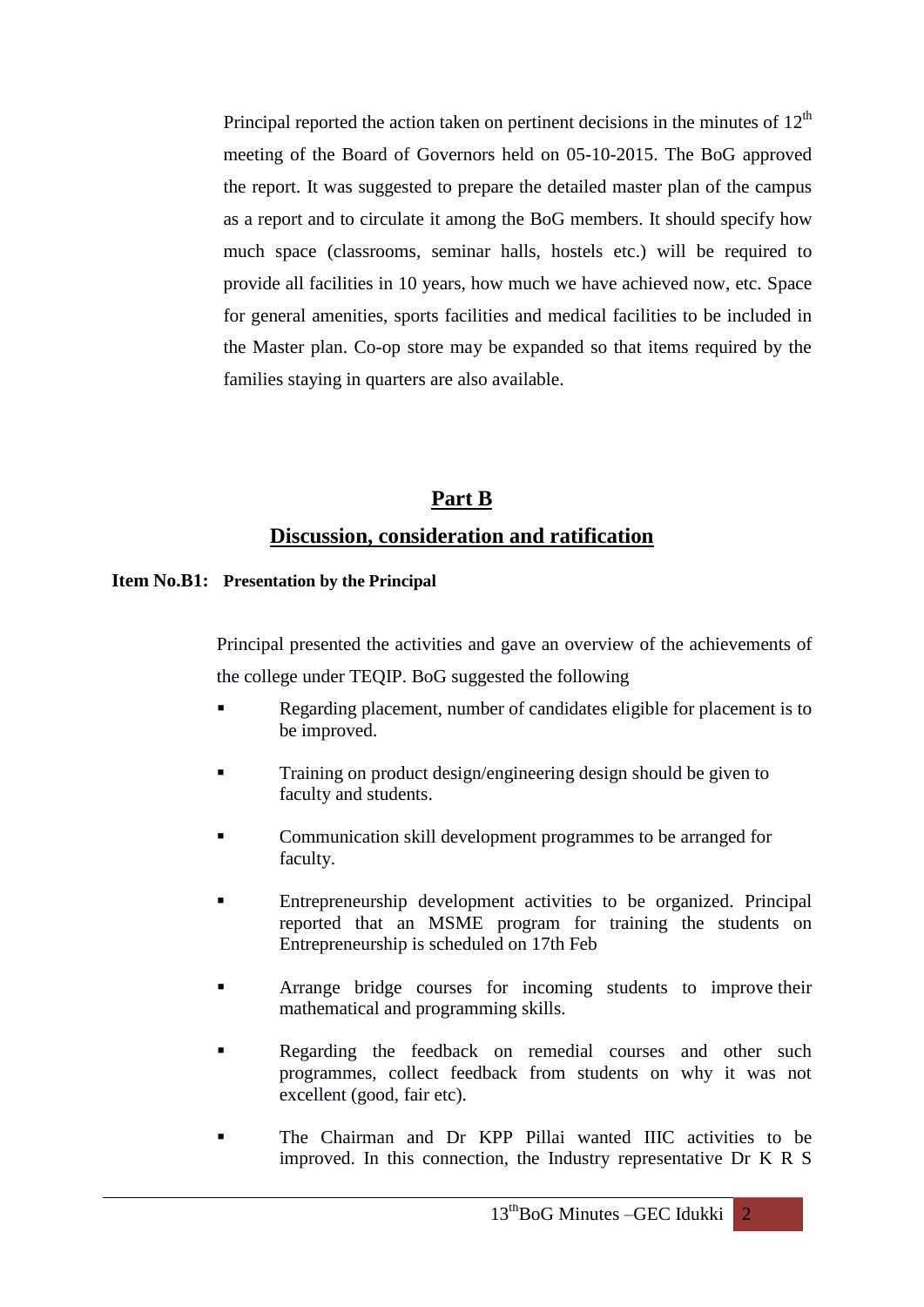Krishnan offered to visit the college and help. IIIC Coordinator is entrusted to proceed further.

### **Item No. B2: Ratification of the various in-house training programs for the faculty, technical staff and administrative staff.**

The BoG ratified the conduct of various in-house training programmes for the faculty, technical staff and administrative staff given in **Appendix B1**.

#### **Item No. B3: Ratification of the various in-house training programs for the students.**

BOG ratified various in-house training programmes for the students as per the details given in **Appendix B2**.

### **Item No. B4: Ratification of the various training program attended by faculty, technical and administrative staff outside the institution.**

The BoG ratified the in house training programs conducted as per the **Appendix B3.**

### **Item No. B5: Ratification of presentation of a research paper at an international conference under International Travel Support Scheme.**

An application by Ms. Sreeja S, Assistant Prof. in Electrical & Electronics Engineering, for presentation of a research paper at International Conference of AIAA Guidance, Navigation, and Control at San Diego, USA under International Travel Support Scheme was received after the  $12<sup>th</sup>$  BoG. As directed by the Chairman, the application was circulated among the BoG members after getting approval from the Screening committee. Based on the comments received, the proposal was approved by the Chairman. BoG ratified the international travel.

13<sup>th</sup>BoG Minutes –GEC Idukki 3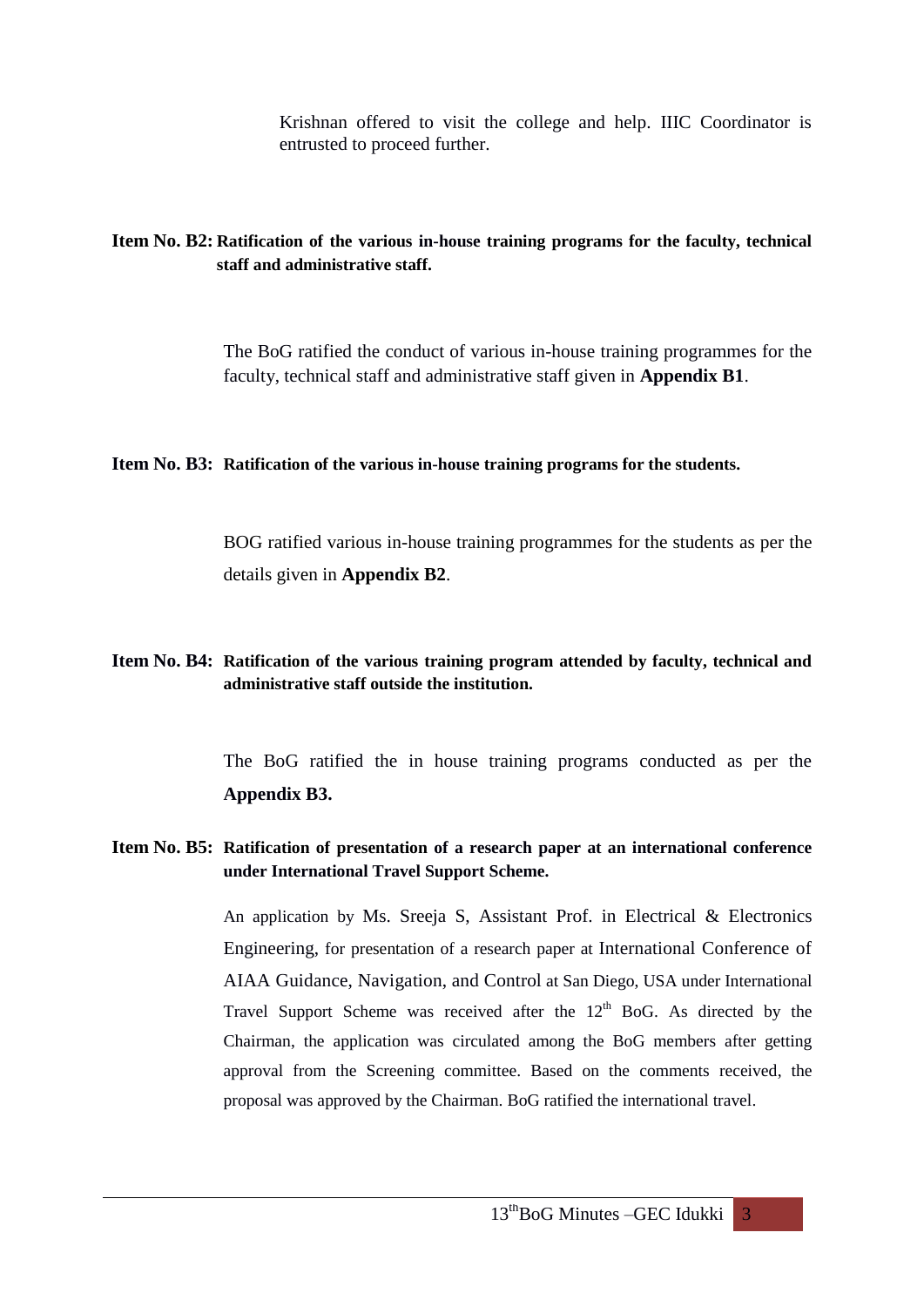### **Item No. B6: Consideration of the various programmes planned for faculty, technical staff, administrative staff and students.**

The fund position was presented by the Principal. The split up for the balance amount was presented and the BoG approved the re-appropriation of funds among various heads.

| Head          | Split up<br>as per<br><b>IDP</b><br>(lakhs) | <b>Expenditure</b> | <b>Committed</b> | Committed +<br>Actual<br><b>Expenditure</b> | <b>Balance</b> | <b>Revised</b><br>Split up<br>$*(lakhs)$ | <b>Balance</b><br><i>(including)</i><br>interest<br>amount) |
|---------------|---------------------------------------------|--------------------|------------------|---------------------------------------------|----------------|------------------------------------------|-------------------------------------------------------------|
| Procurement   | 550                                         | 549.85             | $\theta$         | 549.85                                      | $\theta$       | 550                                      | 0.15                                                        |
| Assistantship | 100                                         | 93.73              | 8.08             | 101.81                                      | $-1.81$        | 169.21                                   | 67.4                                                        |
| R & D         | 30                                          | 12.34              | 6.78             | 19.12                                       | 10.88          | 31                                       | 11.88                                                       |
| <b>FSD</b>    | 150                                         | 74.04              | 18.75            | 92.79                                       | 57.21          | 100                                      | 7.21                                                        |
| <b>IIIC</b>   | 15                                          | 11.24              | 8.76             | 20                                          | $-5$           | 30                                       | 10                                                          |
| <b>IMC</b>    | 25                                          | 13.33              | 0.51             | 13.84                                       | 11.16          | 15                                       | 1.16                                                        |
| Reforms       | 20                                          | 11.09              | 1.08             | 12.17                                       | 7.83           | 13                                       | 0.83                                                        |
| EAP           | 40                                          | 26.01              | 4.06             | 30.07                                       | 9.93           | 37.16                                    | 7.09                                                        |
| IOC           | 70                                          | 40.42              | 5.32             | 45.74                                       | 24.26          | 71                                       | 25.26                                                       |
| <b>Total</b>  | 1000                                        | 832.05             | 53.34            | 885.39                                      | 114.46         | 1016.37                                  | 130.98                                                      |

\* Including interest of Rs. 16.37 lakhs

Including interest of Rs. 16.37 lakhs, there is a balance amount of 130.98 lakhs. The fund earmarked for different heads/activities as given below are approved.

| <b>IOC</b>                         | $= 25.26$ lakhs |
|------------------------------------|-----------------|
| Assistantship                      | $= 67.40$ lakhs |
| For collaborative research project | $= 10.60$ lakhs |
| Pedagogy training                  | $= 2.5$ lakhs   |
| <b>IIIM</b> Programmes             | $= 1.16$ lakhs  |
| Remedial classes                   | $=$ 3.5 lakhs   |

| <b>Total</b>                              | $= 110.42$ lakhs |
|-------------------------------------------|------------------|
| Remaining amount available for programmes | $= 20.56$ lakhs  |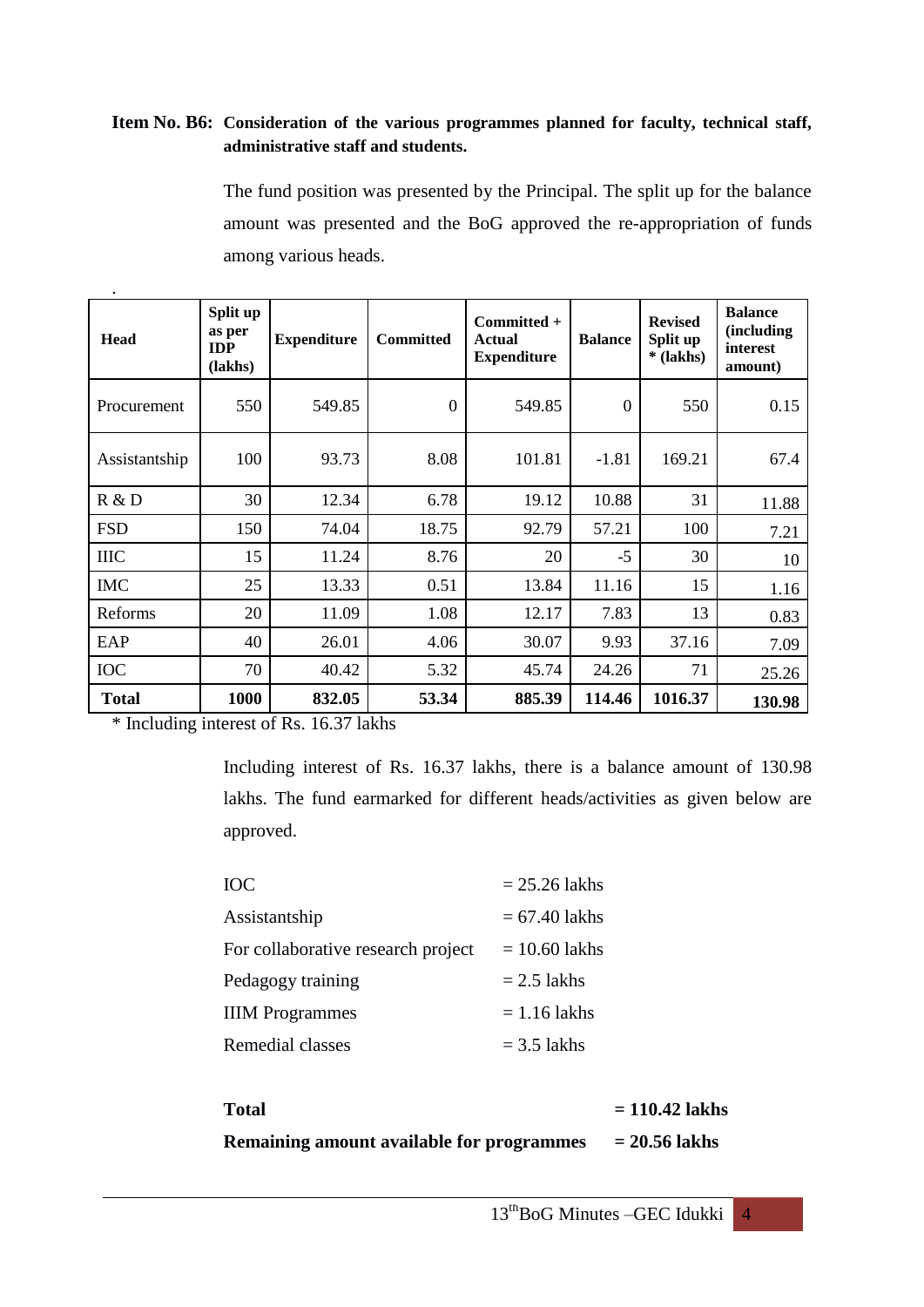The BoG approved the programmes planned for faculty, technical staff, administrative staff and students given in **Appendix B6**.

### **Item No. B7: Purchase of consumables and other minor items for the TEQIP Phase II**

BoG ratified the purchase of consumables and other minor items for the TEQIP Phase II as given in **Appendix B7.**

# **Part C Reports**

#### **Item No. C1: Status of Fund Position as on 31-01-2016**

Principal presented the status of fund as on 31-01-2016.

**Item No. C2: The status of faculty position as on 31-01-2016**

Principal presented the faculty position as on 31-01-2016.

## **Item No. C3: Transfer and posting after 12 thBoG meeting**

Principal reported the transfer and postings after the  $12<sup>th</sup>BoG$ .

#### **Item No. C4. Report on MoU with CDAC**

Principal reported the signing of MoU with CDAC, Trivandrum. The BoG approved the same.

#### **Item No. C5. Report on the Symposium on Intelligent Systems and Networks**

Principal presented the report on Symposium on Intelligent Systems and Networks. It was suggested to obtain ISBN number for the proceedings of conference/ symposium.

#### **Item No. C6. Accreditation status of the UG programs**

Principal reported that the eSAR for the 4 UG courses has been uploaded.

#### **Item No. C7. Result Analysis**

Principal presented the result analysis.

 $13<sup>th</sup>$ BoG Minutes –GEC Idukki 5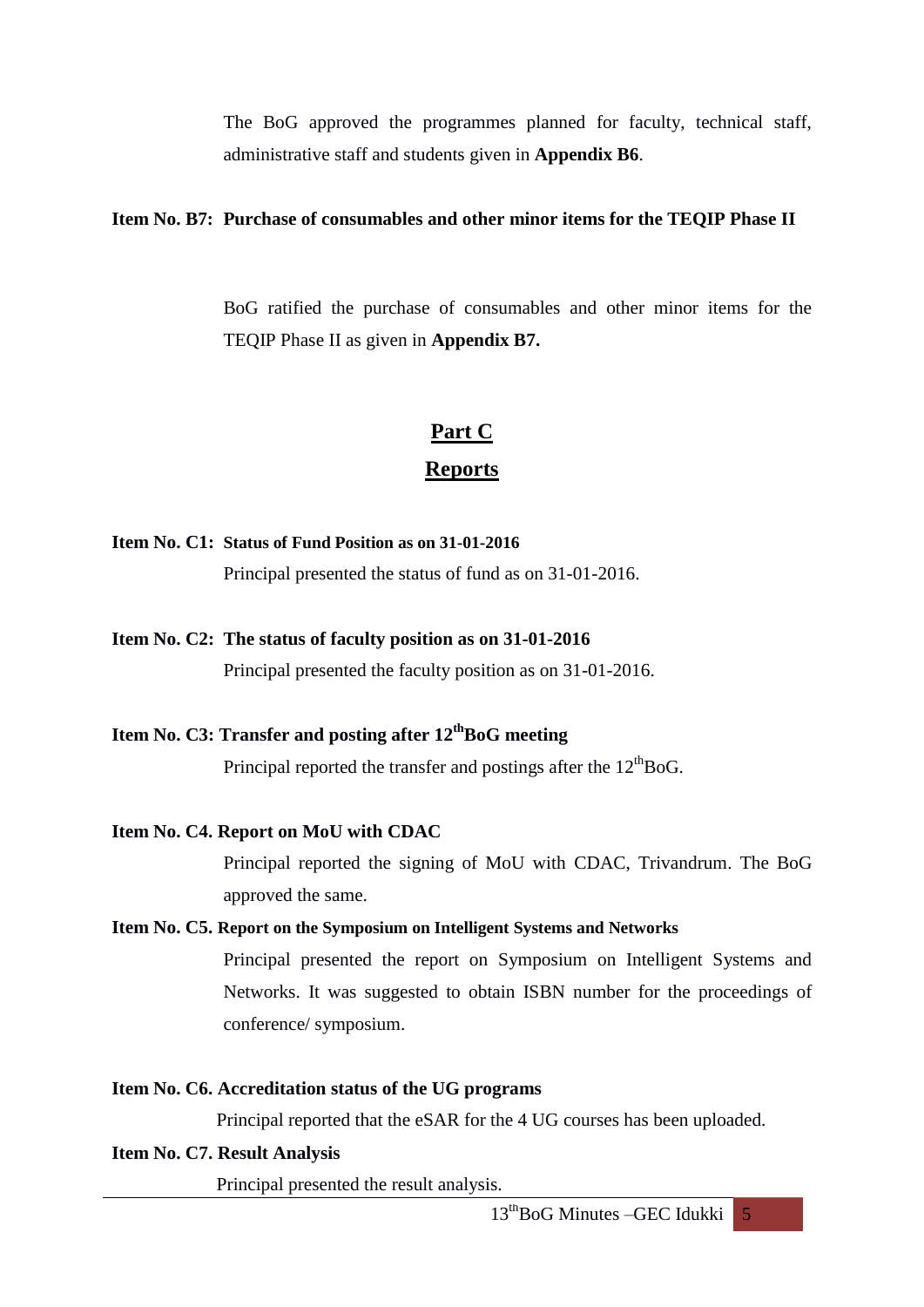#### **Item No. C8. Report on Remedial Classes**

Principal presented report on the remedial classes.

#### **Item No. C9. Major Challenges Faced**

Shortage of senior faculty, technical staff, library staff, hostel staff and administrative staff, limitations (space) in setting up student amenities inside the campus are identified as the major challenges.

#### **Other items with the permission of the Chair**

BoG considered and discussed the other items presented.

1 Principal reported that 36 students have obtained placement with 47 offers in various multinational companies like Infosys, Wipro, Emphasis, UST Global, IBS, VVDN technologies etc.

2. Prof. Philumon Joseph was given permission to present a paper in an international conference. Unfortunately he could not make it due to the sudden illness of close family member. However, his paper was included in the conference proceeding on a special request. He has requested for financial support for the expenses incurred for conference registration fees, visa fees etc. The issue was taken for consideration during  $11<sup>th</sup>$  BoG meeting, and suggested to contact SPFU for further clarification. A request was sent to SPFU (Letter No. TEQIP/1366/15 dated 09/06/2015). The Director SPFU Kerala clarified (No. SPFU/143/2015 dated 27/10/2015) that in view of the efforts taken by Sri. Philumon Joseph to present paper in the conference held at Malaysia during 14-16 October 2014, expenses incurred by him in this connection may be reimbursed to him with the approval of BoG. As directed by SPFU, the matter was discussed by the BoG and decided to reimburse the amount to Prof. Philumon Joseph.

3. Prof. Sunilkumar P R, AP EEE joined for PhD at IISc Bangalore under QIP, but he couldn't complete the research during the QIP period of 3 years. Now, he has requested for financial assistance from TEQIP for the tuition fees of Rs. 58400/- during the period after his QIP tenure. BoG discussed the issue and rejected the request as the Ph. D was done under QIP and not under TEQIP.

4. Principal reported that Prof. Varghese Paul, CUSAT has taken charge as Senior Research Advisor. He visited the College and interacted with faculty and students.

5. The Chairman also wanted the college to take advantage of the GIAN program on academic networking coordinated by IIT Kharagpur.